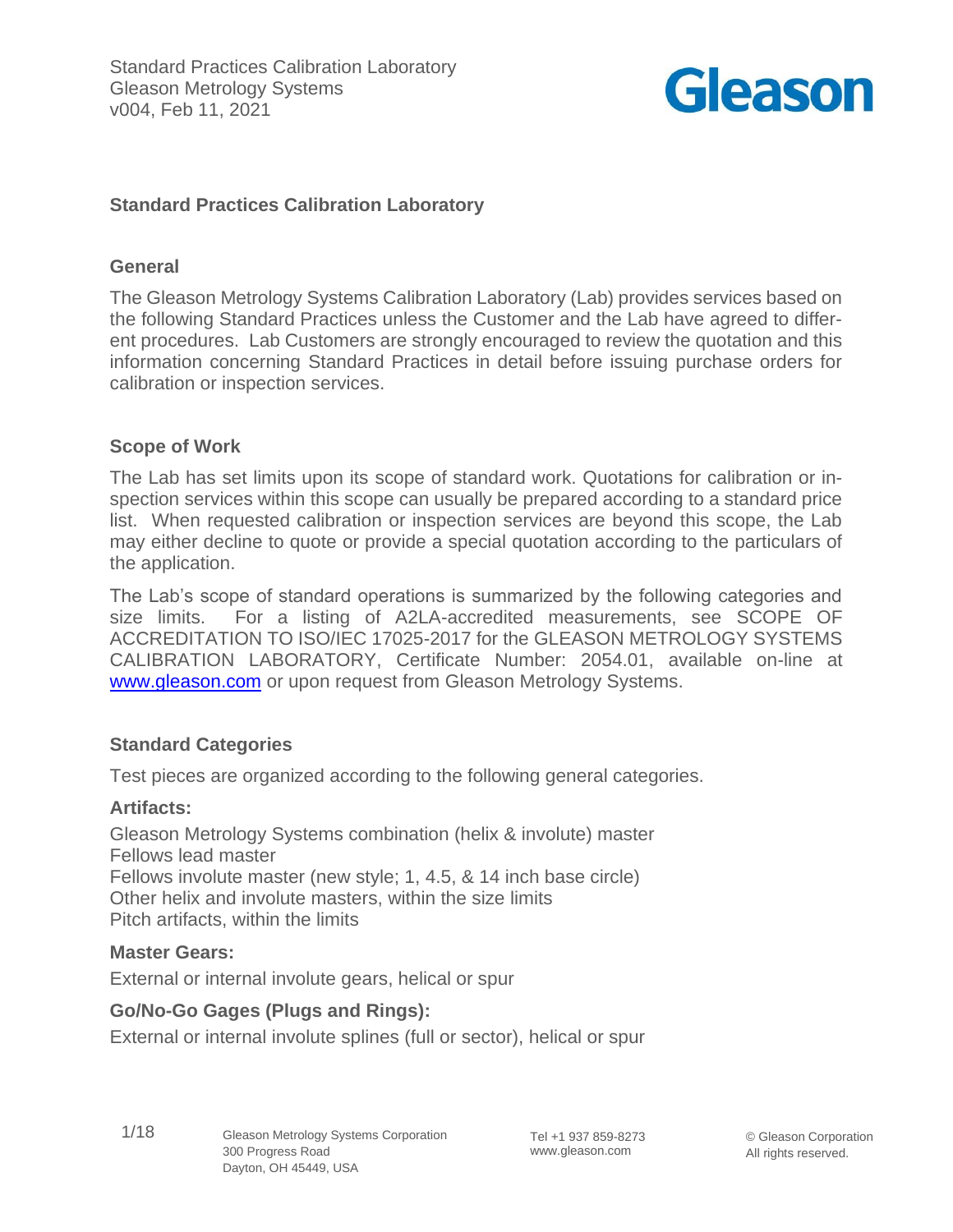

## **Tapered Master Plugs:**

External involute splines (full and sector), helical or spur

## **Standard Size Limits**

Test pieces meeting the following criteria will be considered standard:

| Maximum test diameter, externals or internals    | 300 mm (11.8 inches)                |
|--------------------------------------------------|-------------------------------------|
| Maximum external diameter, SIP measurements      | 125 mm (4.9 inches)                 |
| Minimum internal diameter, SIP measurements      | 20 mm (0.8 inches)                  |
| Maximum internal diameter, SIP measurements      | 125 mm (4.9 inches)                 |
| Minimum base diameter, involute testing          | $5 \text{ mm}$ (0.2 inches)         |
| Minimum test diameter, helix & pitch testing     | $5 \text{ mm}$ (0.2 inches)         |
| Maximum base diameter, involute artifacts        | 356 mm (14.0 inches)                |
| Maximum base diameter, all other                 | 225 mm (8.9 inches)                 |
| Minimum minor diameter, internals                | 20 mm (0.8 inches)                  |
| Minimum bore size (mounting on center)           | $7$ mm $(0.3$ inches)               |
| Maximum bore size (mounting on center)           | 125 mm (4.9 inches)                 |
| Maximum length (between centers)                 | 400 mm (15.7 inches)                |
| Maximum face width                               | 100 mm (3.9 inches)                 |
| Maximum weight                                   | 10 kg (22 lbs.)                     |
| Module, finest                                   | 1.0 module (24 DP)                  |
| Module, coarsest (master gears & spline gages)   | 5.0 module (5 DP)                   |
| Maximum helix angle                              | $42^{\circ}$                        |
| Minimum involute roll angle                      | 3° (less for larger base diameters) |
| Maximum involute roll angle                      | $42^{\circ}$                        |
| Maximum tolerance (potential deviation)          | $35 \mu m$ (0.0014 inches)          |
| Maximum tolerance for involute & helix artifacts | $5 \mu m$ (0.0002 inches)           |
| Minimum diameter, spherical probe tip            | 0.5 mm (0.020 inches)               |

Test pieces beyond these limits may be considered for calibration provided that a) they do not exceed limits stated in the Lab Scope of Accreditation document and b) the work under consideration is reviewed and found to be suitable by the Lab Technical Manager. In such cases, custom measurement uncertainty budgets may be constructed to more accurately reflect the given measurement process.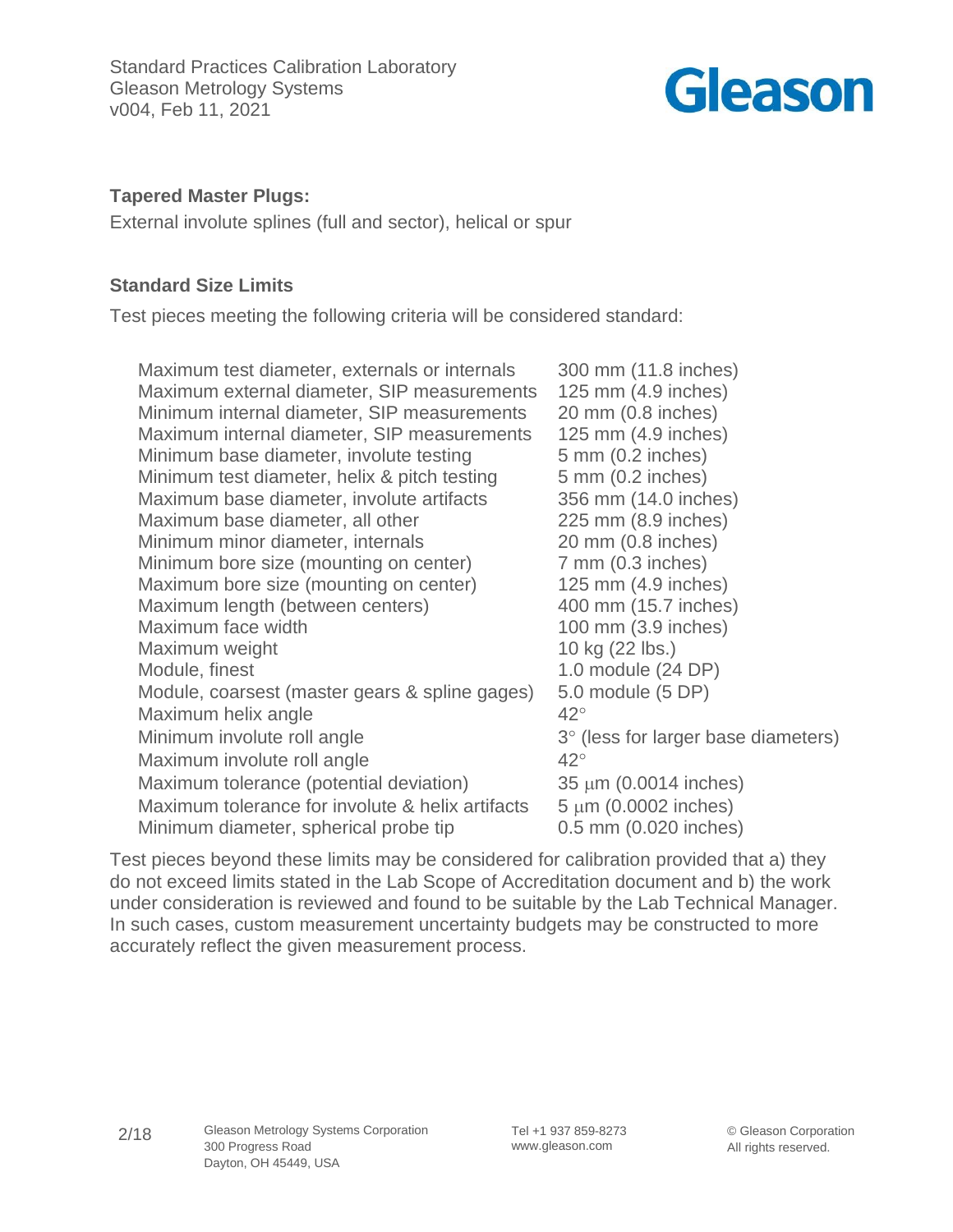

## **Lab Measurement Services**

The Lab provides five measurement services:

### **1) Non-Accredited Inspection Service**

**Description**: Usually applicable when test pieces are beyond the Lab's A2LA accredited scope of measurements or when traceability of results is not required. Test results are reported without statement of traceability or associated A2LA-accredited measurement uncertainty. Results may be compared to tolerance values provided by Customer and differences highlighted. Determination of compliance is not stated or inferred.

> *GMS quotations for non-accredited inspection work must inform the Customer that such measurements are not carried out in accordance with A2LA requirements.*

**Required Data** Specified nominal geometry including, at a minimum:

normal pitch (module / diametral pitch) normal pressure angle helix angle

Data must be on hand before testing procedures commence. In the absence of required data, the Lab may recommend its Reverse Engineering Service to establish nominal values for testing.

It is strongly recommended that the following data also be provided. When this information is not provided, the Lab will use default values and procedures unless directed otherwise by the Lab Technical Manager.

measurement system, inch / metric (Lab default is metric) reference axis definition, if other than mounting centers number of teeth face width major and minor diameters tooth thickness or dimension over/under pins with specified pin size, when appropriate start of helix analysis (distance from end faces) start of involute analysis (diameter, roll angle, or roll length) or start of involute analysis, a.k.a. form diameter, TIF, SAP (diameter, roll angle, or roll length) end of involute analysis (diameter, roll angle, or roll length)

**Measurement** Not stated **Uncertainty**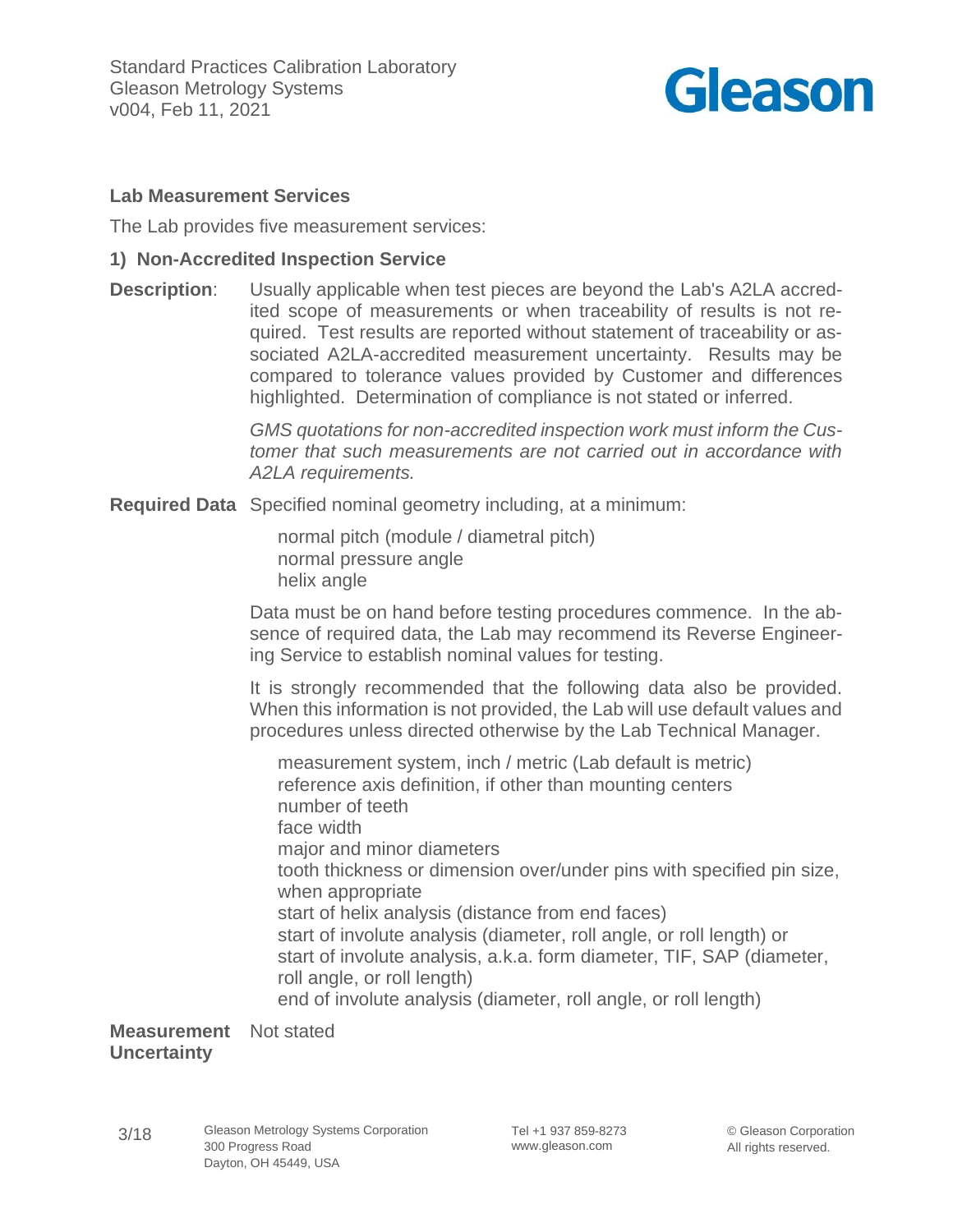

### **Traceability** Not reported

**Reports Provided** Inspection output sheets

### **2) Accredited Inspection Service**

**Description:** Applicable only when test pieces are within the Lab's A2LA accredited scope of measurements. Intended for production test pieces that will not be used to carry forward the chain of traceability. Test results are reported along with statements of traceability and associated A2LAaccredited measurement uncertainties, where appropriate. Results may be compared to tolerance values provided by Customer and differences highlighted. Determination of compliance is not stated or inferred.

**Required Data** Specified nominal geometry including, at a minimum:

normal pitch (module / diametral pitch) normal pressure angle helix angle

Data must be on hand before testing procedures commence. In the absence of required data, the Lab may recommend its Reverse Engineering Service to establish nominal values for Measurement Service testing.

It is strongly recommended that the following data also be provided. When this information is not provided, the Lab will use default values and procedures unless directed otherwise by the Lab Technical Manager.

measurement system, inch / metric (Lab default is metric) reference axis definition, if other than mounting centers number of teeth face width major and minor diameters tooth thickness or dimension over/under pins with specified pin size, when appropriate start of helix analysis (distance from end faces) start of involute analysis (diameter, roll angle, or roll length) or start of involute analysis, a.k.a. form diameter, TIF, SAP (diameter, roll angle, or roll length) end of involute analysis (diameter, roll angle, or roll length)

**Measurement** Stated for each A2LA-accredited parameter measured **Uncertainty Traceability** Evidence provided by listing calibrated standards and equipment used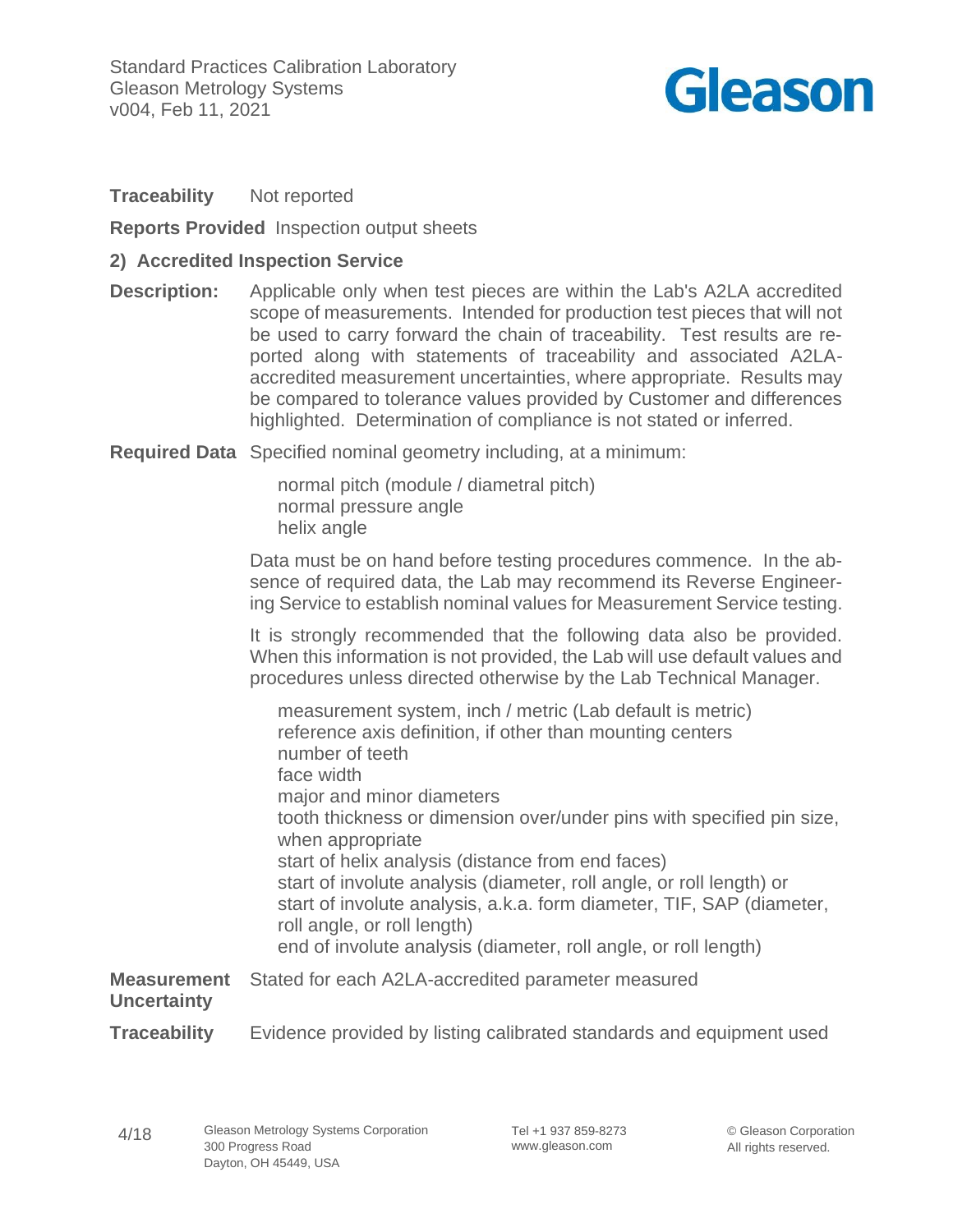Standard Practices Calibration Laboratory Gleason Metrology Systems v004, Feb 11, 2021



**Reports Provided** Inspection Report provides measurement results and description of test procedures and conditions, including at a minimum:

> instrument model software version ambient temperature limits reporting temperature, after correction where applicable test piece mounting conditions and orientation specified nominal geometry values reference axis definition, if other than mounting centers test locations, if other than default (mid face width, pitch diameter) direction of measurement (tolerancing) for each parameter observed tooth / space testing method used (if appropriate) flank naming convention, including specified reference face conventions for use of algebraic signs in helix or involute slope test results NIST traceable reference information data filtering applied (where appropriate) test date measurement technician Lab test number general condition of the test piece

- **3) Reverse Engineering Service**
- **Description**: Development of representative nominal geometry values on involute geometry cylindrical parallel axis gears and splines including pitch (module or diametral pitch) pressure angle and helix angle from observations of sample test piece(s). Reverse engineering observations of tooth flank geometry are generally limited to base diameter and lead derived from regression analysis of selected test trace regions. This analysis is affected by manufacturing deviations of the example test piece(s), modifications of the involute or helix geometry, and the actual extent of the selected analysis region. There are an infinite number of combinations of gear parameters that will produce the same base diameter or lead. Those produced by the reverse engineering process are representative of the gear(s) observed, within the stated limitations, but are not unique.
- **Required Data** None. When available, mounting center distance and number of teeth in the mating gear can help refine the resulting values.
- **Test Procedure** Find a set of nominal geometry values using the Gleason Metrology Systems GAMA option "Unknown Gear" or, when required, special calculations at the direction of the Lab Technical Manager.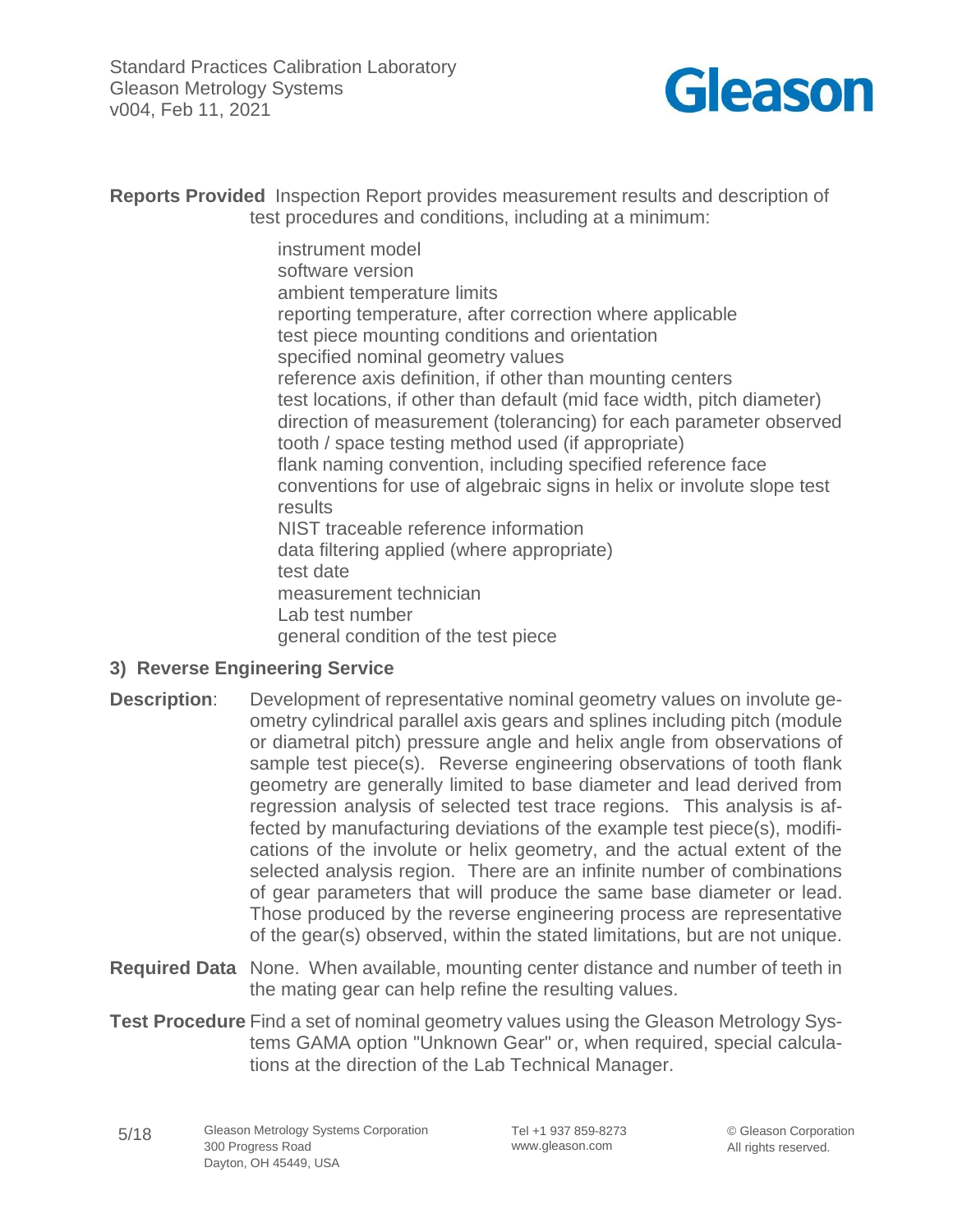

**Documentation** Listing of nominal values

## **4) Accredited Calibration Service**

**Description:** Applicable only when test pieces are within the Lab's A2LA accredited scope of measurements. Intended for master test pieces that will be used to carry forward the chain of traceability. Test results are reported along with statements of traceability and associated A2LA-accredited measurement uncertainties. Results may be compared to tolerance values provided by Customer and differences highlighted. Determination of compliance is not stated or inferred.

**Required Data** Specified nominal geometry including, at a minimum:

normal pitch (module / diametral pitch) normal pressure angle helix angle

Data must be on hand before testing procedures commence. In the absence of required data, the Lab may recommend its Reverse Engineering Service to establish nominal values for Measurement Service testing.

It is strongly recommended that the following data also be provided. When this information is not provided, the Lab will use default values and procedures unless directed otherwise by the Lab Technical Manager.

measurement system, inch / metric (Lab default is metric) reference axis definition, if other than mounting centers number of teeth face width major and minor diameters tooth thickness or dimension over/under pins with specified pin size, when appropriate start of helix analysis (distance from end faces) start of involute analysis (diameter, roll angle, or roll length) or start of involute analysis, a.k.a. form diameter, TIF, SAP (diameter, roll angle, or roll length) end of involute analysis (diameter, roll angle, or roll length)

**Measurement** Stated for each A2LA accredited parameter calibrated **Uncertainty**

**Traceability** Evidence provided by listing calibrated standards and equipment used

**Reports Provided** Calibration Report provides measurement results and description of test procedures and conditions, including at a minimum: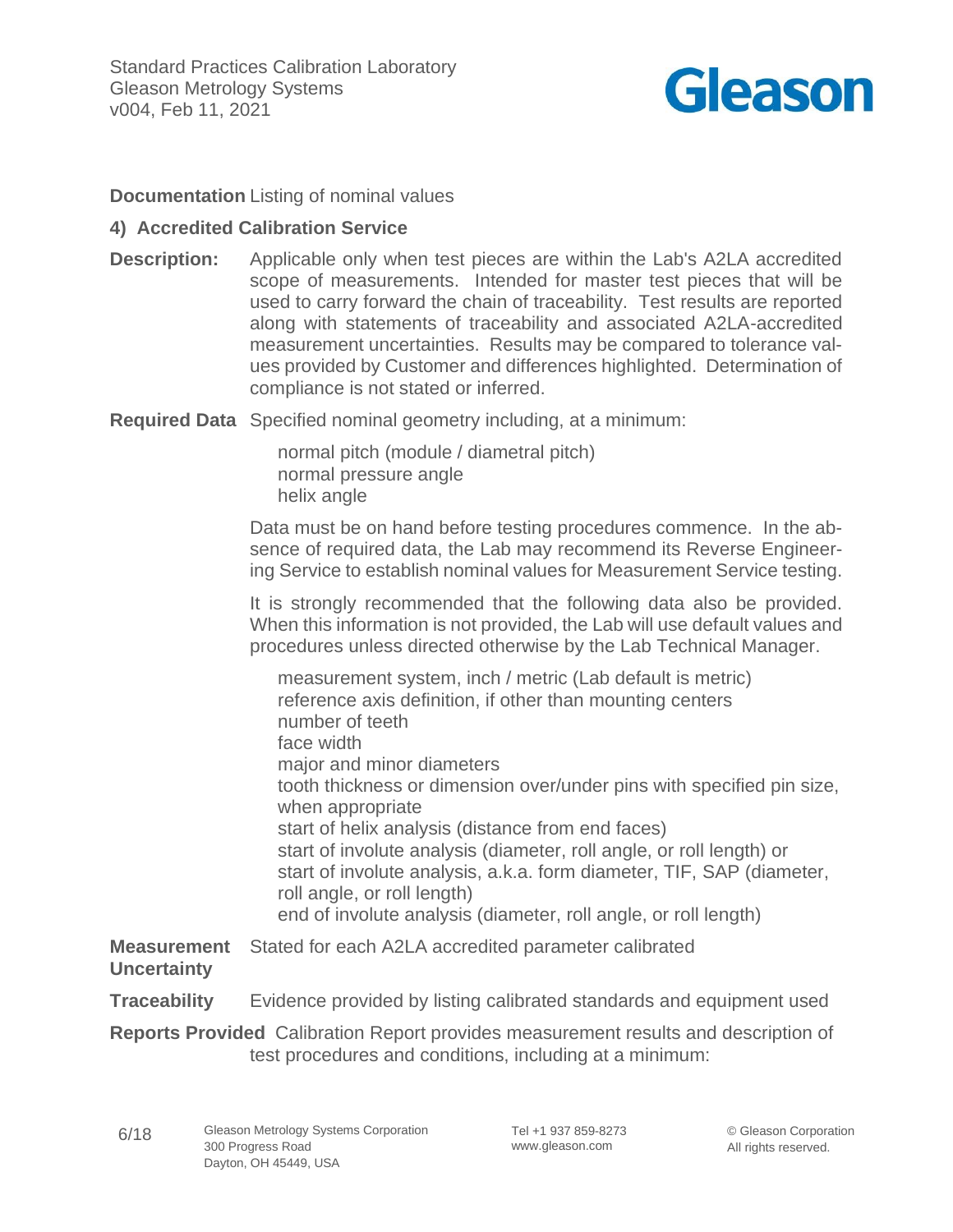Standard Practices Calibration Laboratory Gleason Metrology Systems v004, Feb 11, 2021



instrument model software version ambient temperature limits reporting temperature, after correction where applicable test piece mounting conditions and orientation specified nominal geometry values reference axis definition, if other than mounting centers test locations, if other than default (mid face width, pitch diameter) direction of measurement (tolerancing) for each parameter observed tooth / space testing method used (if appropriate) flank naming convention, including specified reference face conventions for use of algebraic signs in helix or involute slope test results NIST traceable reference information data filtering applied (if appropriate) test date measurement technician Lab test number general condition of the test piece

### **5) Compliance Service**

**Description:** Test results will be derived according to Customer-specified measurement and analysis methods then compared with Customer-specified tolerances to establish compliance to specifications. Test results may be reported along with statements of traceability and associated A2LAaccredited measurement uncertainties, where appropriate. **Compliance Service is only available for parameters for which the Lab has A2LA-accredited measurement uncertainties.**

> **When determining Compliance in the absence of specific Customer instruction to the contrary, documented in their purchase order and acknowledged by Gleason Metrology Systems, the Lab will follow "guard banding" practice** as recommended by *ISO/TS 14253-1:1998, Geometrical Product Specifications (GPS) - Inspection by measurement of work pieces and measuring equipment - Part 1: Decision rules for proving conformance or nonconformance with specifications*. Accordingly, the tolerances will be reduced by the *U*<sup>95</sup> measurement uncertainty for the given measurement parameter before comparison with test values to determine compliance with specifications.

> **Whenever the Customer-specified analysis requires application of a band-fitting method, the measurement result is inherently limited to an observation of either an "in band" or "out of band" condition.**

Tel +1 937 859-8273 www.gleason.com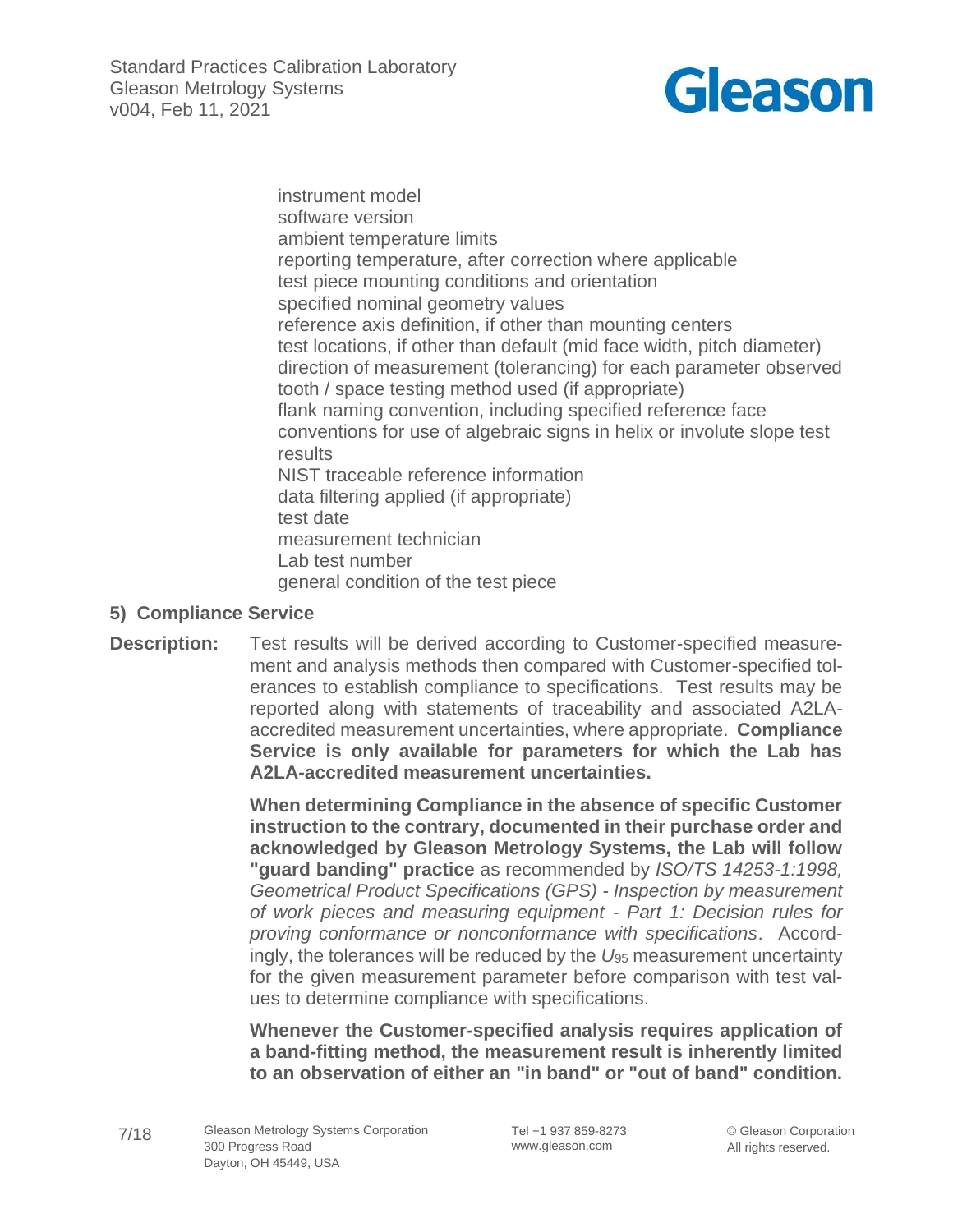

**In all such cases, an accept/reject decision is inferred and Compliance Service methods shall be applied. In the absence of specific Customer instruction to the contrary, documented in their purchase order and acknowledged by Gleason Metrology Systems, this is implemented by uniform reduction of the width of the specified band by the** *U***<sup>95</sup> measurement uncertainty for the given measurement parameter.** Compliance Service with the standard guard banding method cannot be properly implemented when tolerance band design includes regions where the width of the band is less than or equal to the *U*<sup>95</sup> measurement uncertainty. It may not be possible to properly implement Compliance Service with standard guard banding when tolerances are provided in the form of non-uniform band-fit specifications due to incompatibility with the available validated software.

In all cases, measurement uncertainty is taken into consideration when carrying out Compliance Service.

**Required Data** Specified nominal geometry including, at a minimum

measurement system, inch / metric (Lab default is metric) reference axis definition, if other than mounting centers number of teeth normal pitch (module / diametral pitch) normal pressure angle helix angle face width major and minor diameters tooth thickness or dimension over/under pins with specified pin size, when appropriate start of helix analysis (distance from end faces) start of involute analysis (diameter, roll angle, or roll length) or start of involute analysis, a.k.a. form diameter, TIF, SAP (diameter, roll angle, or roll length) end of involute analysis (diameter, roll angle, or roll length) direction of measurement (tolerancing) for each parameter observed an unambiguous specification of the analysis for each parameter observed must be provided, (may be provided, when appropriate, by reference to established national standard), other data as may be available per application

Data must be on hand before testing procedures commence.

**Measurement** Stated for each A2LA-accredited parameter observed **Uncertainty**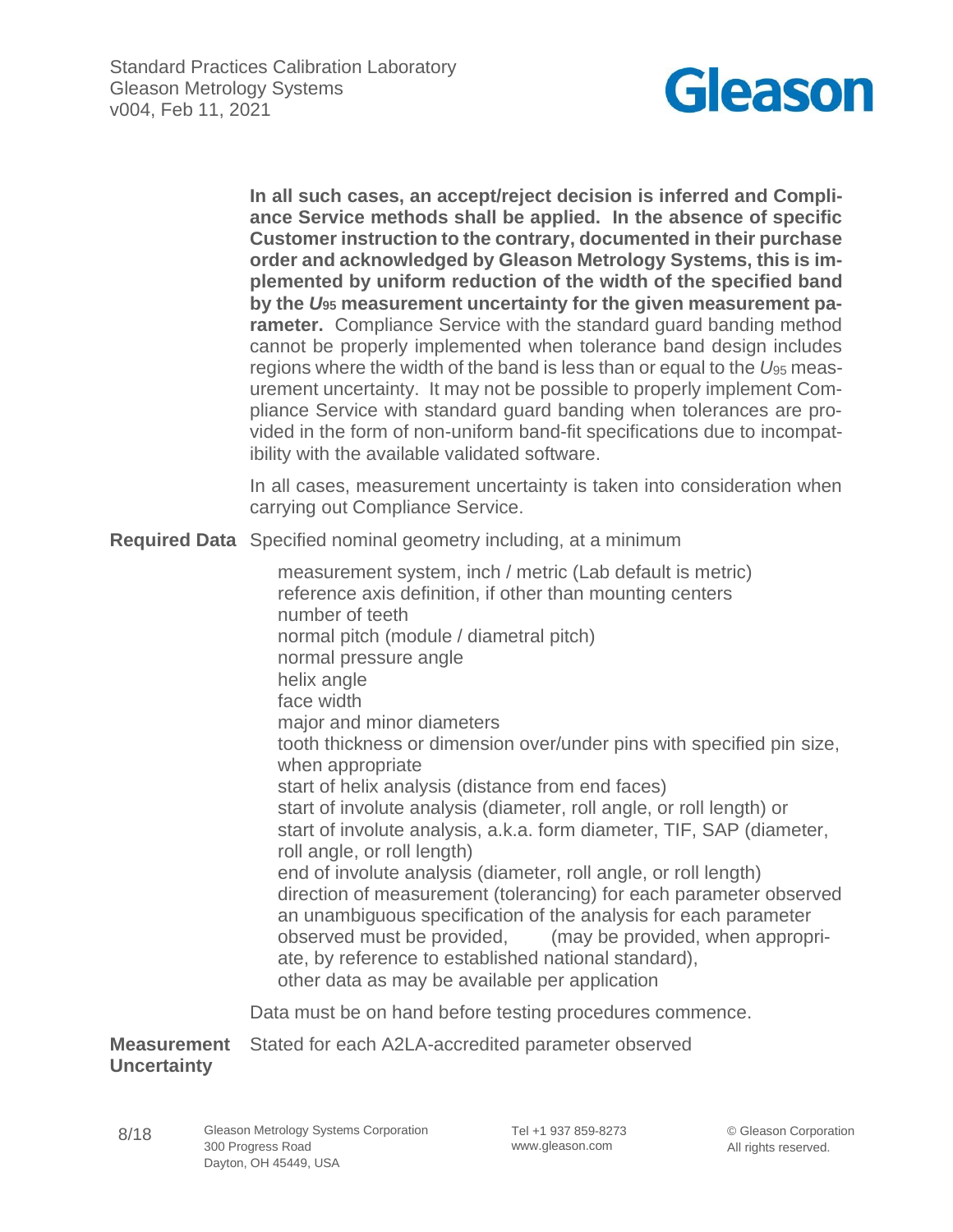

**Traceability** Evidence provided by listing calibrated standards and equipment used

**Reports Provided** Compliance Report provides a statement of test piece compliance to specifications, as provided by Customer, and description of test procedures and conditions, including at a minimum:

> instrument model software version ambient temperature limits reporting temperature, after correction where applicable test piece mounting conditions and orientation specified nominal geometry values reference axis definition, if other than mounting centers test locations, if other than default (mid face width, pitch diameter) direction of measurement (tolerancing) for each parameter observed tooth / space testing method used (if appropriate) flank naming convention, including specified reference face conventions for use of algebraic signs in helix or involute slope test results NIST traceable reference information data filtering applied (if appropriate) test date measurement technician Lab test number general condition of the test piece

Measurement results may also be reported.

### **Fitness for Use**

## **The Gleason Metrology Systems Calibration Lab does not provide opinions concerning fitness for use of any test pieces.**

### **Test Procedures, all Services** *except* **Reverse Engineering and Non-Accredited Inspection Service**

In the absence of specific Customer instruction to the contrary, documented in their purchase order and acknowledged by Gleason Metrology Systems, and within the Lab's scope of standard work for the given test piece, the following standard measurement practices will be carried out as appropriate:

### **Involute profile and helix**

Measurements are made on the Lab's Gleason Metrology Systems 300GMSL instrument. Test pieces are measured on both flanks of four teeth approximately 90° apart. For sector Plugs and Rings, measurements are made on available teeth, excluding the outside flanks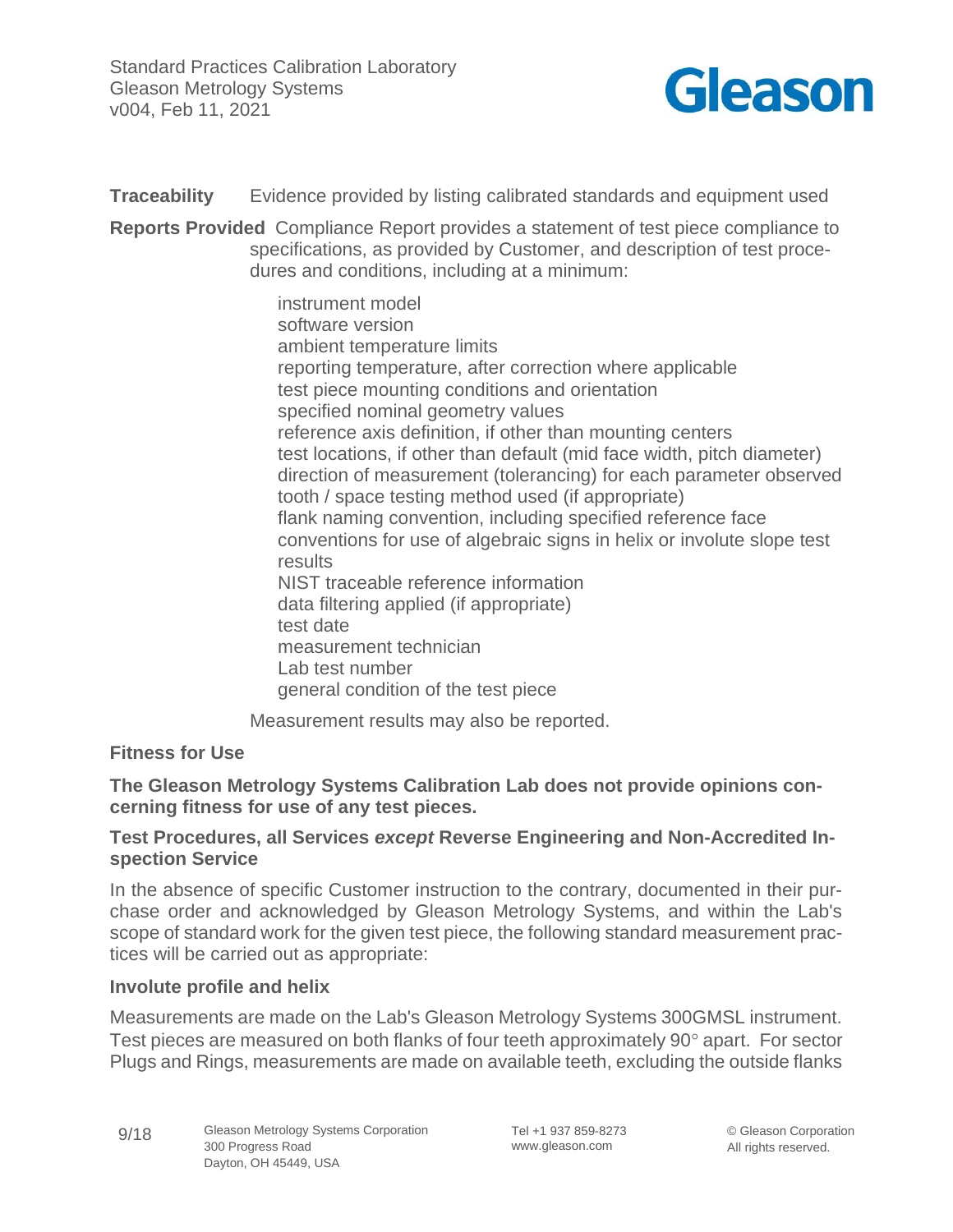

of last teeth in the sector. For center-relieved gears, both sections are measured for involute profile and helix deviations. Each feature of involute and helix reference artifacts is tested at multiple mounting locations on the instrument and averaged. Analysis methods are described in detail under "Elemental Test Result Analysis Methods" below. Involute profile and helix slope deviation measurements of reference artifacts are adjusted for test piece temperature following methods described in ISO/TR 10064-5. Measurement methods follow AGMA 915-1-A02.

## **Pitch, et al**

Measurements are made on the Lab's Gleason Metrology Systems 300GMSL instrument. Test pieces are measured on both flanks of all teeth. Sectors are not tested for pitch parameters. For center-relieved gears, both sections are measured for pitch deviations. Pitch reference artifacts are tested at multiple mounting locations on the instrument and the average value reported. Analysis methods are described in detail under "Elemental Test Result Analysis Methods". Measurement methods follow AGMA 915-1-A02.

## **Tooth Thickness**

Measurement of tooth thickness are made on the 300GMSL. The reported tooth thickness shall be the average of all the gear teeth; derived from the angle measured between the two tooth flanks of the starting tooth and the index deviations of all the teeth.

## **Dimension over/between pins (DOP)**

The guide method "Dia-DOP\_method-guide" shall be used to determine which instrument (Mahr ULM-600E or 300GMSL) to measure the DOP.

Measurements on external test pieces are made on the Lab's Mahr ULM-600E instrument using calibrated gage pins, and when required by the three-pin method, a calibrated spanning gage block. DOP measurements on internal test pieces are made using calibrated gage balls. DOP is measured in two places, approximately 90° apart and averaged. The Lab will only measure DOP of external helical test pieces with odd numbers of teeth by the three-pin method on the Mahr ULM-600E. In some cases, it may not be possible to implement the three-pin method, owing to significant helix modification or limitations of axial pitch and face width. In these cases, the 300GMSL shall be used to measure DOP. Sectors are tested at one location, where possible. DOP measurements may be adjusted for test piece temperature, material compression, and actual (calibrated) pin sizes. Measurement methods follow ANSI/AGMA 2002-B88 (R1996).

When it is found that a part will not fit on the Mahr ULM-600E, the 300 GMSL instrument shall be used to report the DOP measurements as computed from the physical measurement of the tooth thickness, both of which are accredited calibration values (tooth thickness and DOP on the 300GMSL).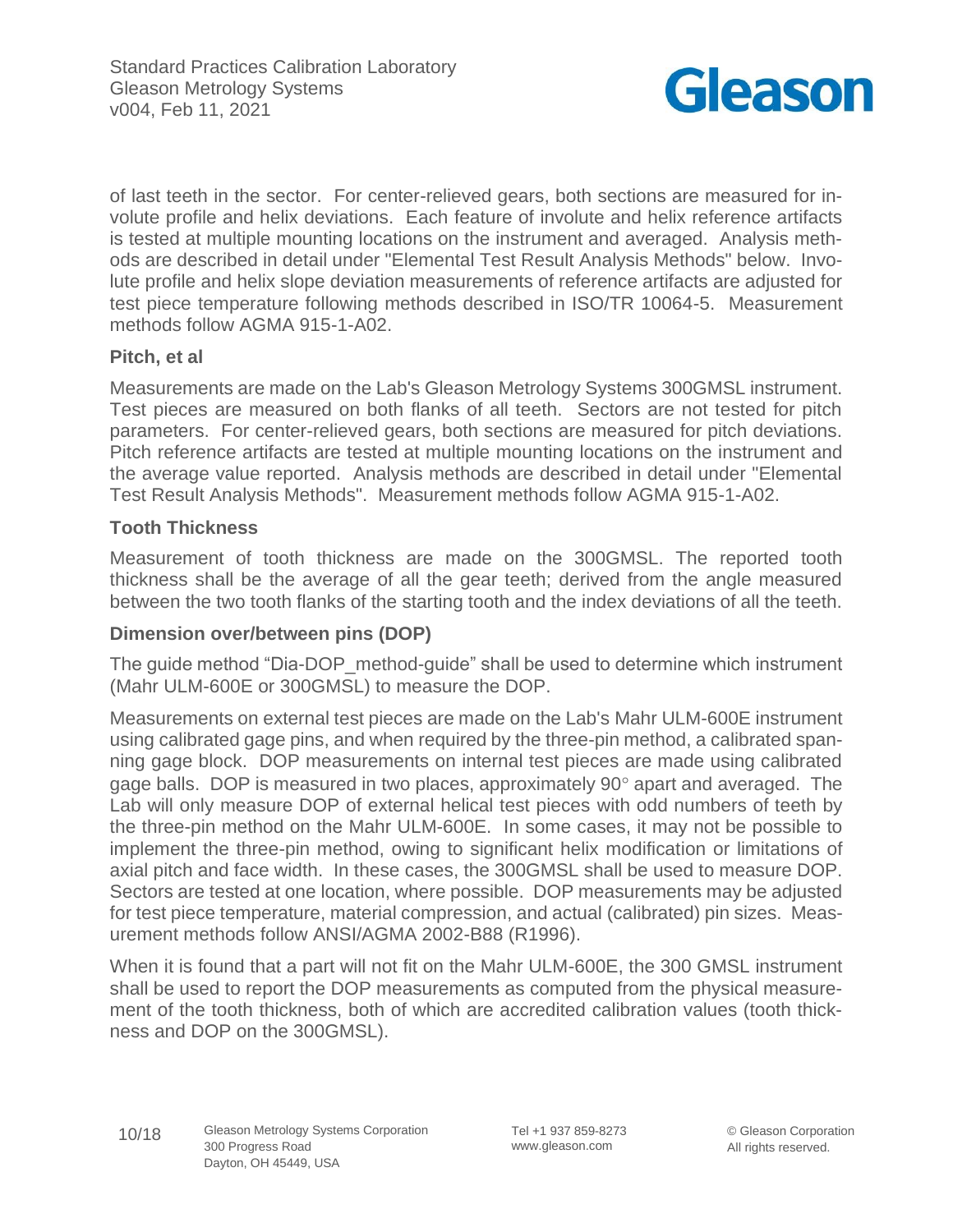

## **Tip diameter (outside or inside)**

The guide method "Dia-DOP method-guide" shall be used to determine which instrument (Mahr ULM-600E or 300GMSL) to measure the tip diameter.

Measurements on external test pieces with an even number of teeth are made on the Lab's Mahr ULM-600E instrument, and when required, using calibrated gage pins. If the part is found to not fit on the ULM-600E, or it has an odd number of teeth, then the 300GMSL may be used to calibrate the Tip diameter. Tip diameter measurements on internal test pieces with an even number of teeth are made using calibrated gage balls.

When using the Mahr ULM-600E for Tip diameter measurements:

Tip diameter is measured in two places, approximately  $90^\circ$  apart and averaged. Measurements of external test pieces with odd numbers of teeth will only be made using the one-pin method. Associated calculations require DOP measurements by the two-pin method. Measurements of internal test pieces with odd numbers of teeth can only be made using the one-pin method. Associated calculations require DOP measurements by the two-pin method. Sectors are tested at one location, where possible. Tip diameter measurements may be adjusted for test piece temperature, material compression, and actual (calibrated) pin sizes.

Use of the 300GMSL has no restrictions on odd or even number of teeth on spur or helical gears and splines.

#### **Bore diameter**

Measurements of external master gear bores are made on the Lab's Mahr ULM-600E instrument. Bore diameter is measured in two places, approximately  $90^{\circ}$  apart and averaged. Bore diameter measurements may be adjusted for test piece temperature and material compression.

#### **Measurement Uncertainty**

All measurement processes exhibit both systematic and non-systematic deviations of reported results. In order to characterize the deviations of their report results, the Lab has carried out extensive studies of their measurement processes, leading to statistical estimations of their U<sup>95</sup> measurement uncertainties. These estimations have been made following the methods outlined in various standards, technical reports, information sheets, and other documents published by ISO, AGMA, NIST, and others. Measurement results reported with U<sup>95</sup> measurement uncertainty values can be expected to be valid within the stated limits 95% of the time.

When carrying out the Compliance Service, the Lab is required by ISO/IEC 17025-2017 to take the associated measurement uncertainty into consideration. Accordingly, in the

Tel +1 937 859-8273 www.gleason.com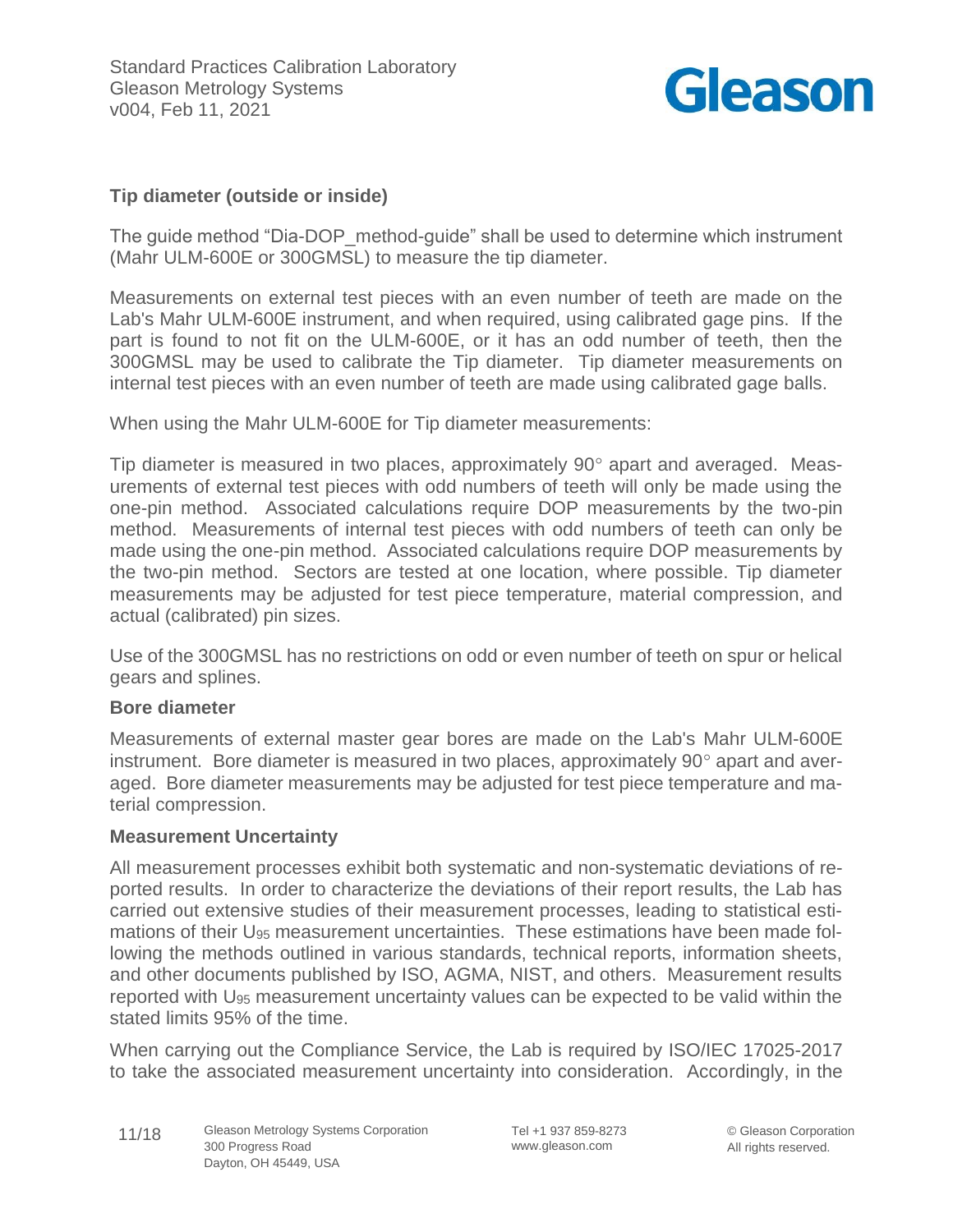

absence of specific Customer instruction to the contrary, documented in their purchase order and acknowledged by Gleason Metrology Systems, the tolerances will be reduced by the *U*<sup>95</sup> measurement uncertainty for the given measurement parameter before comparison with test values to determine compliance with specifications.

## **Traceability**

Traceability of elemental gear geometry measurements, i.e. involute, helix, and tooth location (pitch, et al) to the S.I. through NIST is established by use of reference gear-geometry artifacts calibrated at NIST (helix and profile), or by the Oak Ridge Metrology Center (ORMC) located at the Department of Energy's Y-12 National Security Complex and operated by Consolidated Nuclear Security, LLC (CNS), under contract to the U.S. Department of Energy, or NIST. The ORMC establishes its gear metrology uncertainties in partnership with NIST in Gaithersburg, MD. NIST refers inquiries concerning calibration services for gear geometry artifacts to ORMC, stating in the process that measurement uncertainties for such calibrations will be identical for ORMC and NIST. ORMC is accredited by the National Voluntary Laboratory Accreditation Program (NVLAP), an ILAC accredited body, for the specific scope of accreditation under Lab Code 105000-0.

Traceability of other Lab measurements to the S.I. through NIST is established by use of instruments, gage pins, gage blocks, master rings & plugs, gauging systems, and assorted arbors and fixtures having current calibration documents from laboratories accredited by A2LA or by an A2LA recognized accrediting organization. In some cases, these calibrations may be carried out by the Lab, under A2LA accredited calibration procedures.

## **A2LA Accreditation**

The Gleason Metrology Systems Calibration Lab is accredited by the American Association for Laboratory Accreditation (A2LA), an ILAC accredited organization, under Certificate Number 2054.01. This indicates that Lab operations, including U<sup>95</sup> measurement uncertainty estimation methods and the resulting uncertainty values, have been assessed and found to comply with the requirements of ISO/IEC 17025:2017 (E) and A2LA-specified requirements for Calibration Laboratories.

Lab measurement uncertainties accredited by A2LA are applicable within the scope of standard work limits listed in SCOPE OF ACCREDITATION TO ISO/IEC 17025-2017 for the GLEASON METROLOGY SYSTEMS CALIBRATION LABORATORY, Certificate Number: 2054.01 and summarized in this document under "SCOPE OF WORK". Revised measurement uncertainty estimations may be made for applications that are beyond these scope limitations. A2LA accreditation may apply to these estimations as well, depending on the given circumstances. The Lab may also carry out measurements beyond the scope of A2LA accreditation. Reported results of such measurements will be identified as such in the Measurement Report.

# **Environmental Conditions**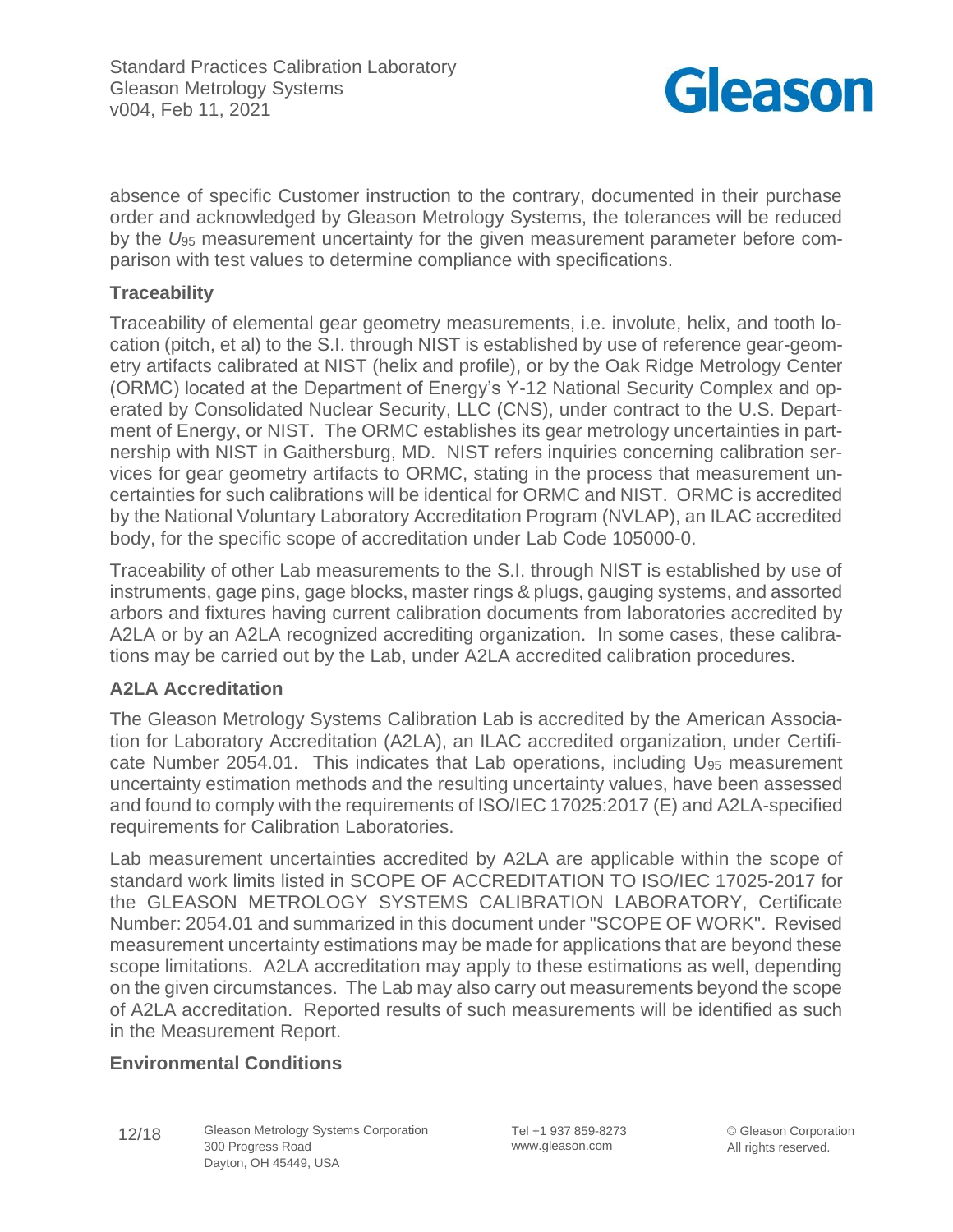

The Lab is a temperature-controlled environment. Operations are prohibited if the ambient temperature exceeds  $\pm$  1.8° F ( $\pm$  1.0° C) from standard temperature of 68° F (20° C). Test pieces are soaked in the Cal Lab environment for a minimum of 12 hours before measurement. When measuring involute or helix reference artifacts, observations of test piece temperatures are made and results are mathematically compensated for observed temperature deviations from 20 $^{\circ}$  C (68 $^{\circ}$  F) following methods outlined in ISO/TR 10064-5. Test piece measurements are prohibited if their temperature exceeds  $\pm$  1.5° C ( $\pm$  2.7° F) from standard temperature of  $20^{\circ}$  C (68 $^{\circ}$  F).

The Lab works diligently to maintain a high level of cleanliness to minimize the effects of particulate contamination on measurement results.

## **Elemental Test Result Analysis Methods**

In the absence of agreements to the contrary, documented in the purchase order and acknowledged by Gleason Metrology Systems, the Lab provides a default analysis of test results based upon established practices of the Lab and the American gear industry. Other optional analysis methods may be agreed to. This may involve use of alternative analysis methods described in gear accuracy standards such as AGMA or ISO, which usually require additional Customer-supplied information for proper implementation. Custom analysis according to Customer-defined methods may also be available. Custom analysis requires availability of appropriate analysis software and additional Customersupplied information. Compliance Service requires Customer-specified analysis methods and other information.

## **Reference Axis and Mounting**

Measurement of gear involute, helix, and pitch parameters are made relative to a reference axis, which is defined by specification of datum features. The actual mounting configuration is at the discretion of the Lab Technical Manager or Lab Metrologist.

The reference axis of a test piece may be defined by integral centers. Often this is the case with reference artifacts. Such test pieces are mounted and tested between instrument centers.

A bore may be specified as the datum feature that defines the reference axis. Such test pieces may be mounted upon a test arbor, which is subsequently mounted between instrument centers.

Test pieces may alternatively be mounted in the free state upon the instrument table then centered and tilted to optimize conformance to the specified test piece datum features with the reference axis of the instrument.

In some cases, standard Gleason Metrology Systems software modules may be used to mathematically adjust test results according to specified datum features, which are not precisely mounted in conformance with the reference axis of the instrument.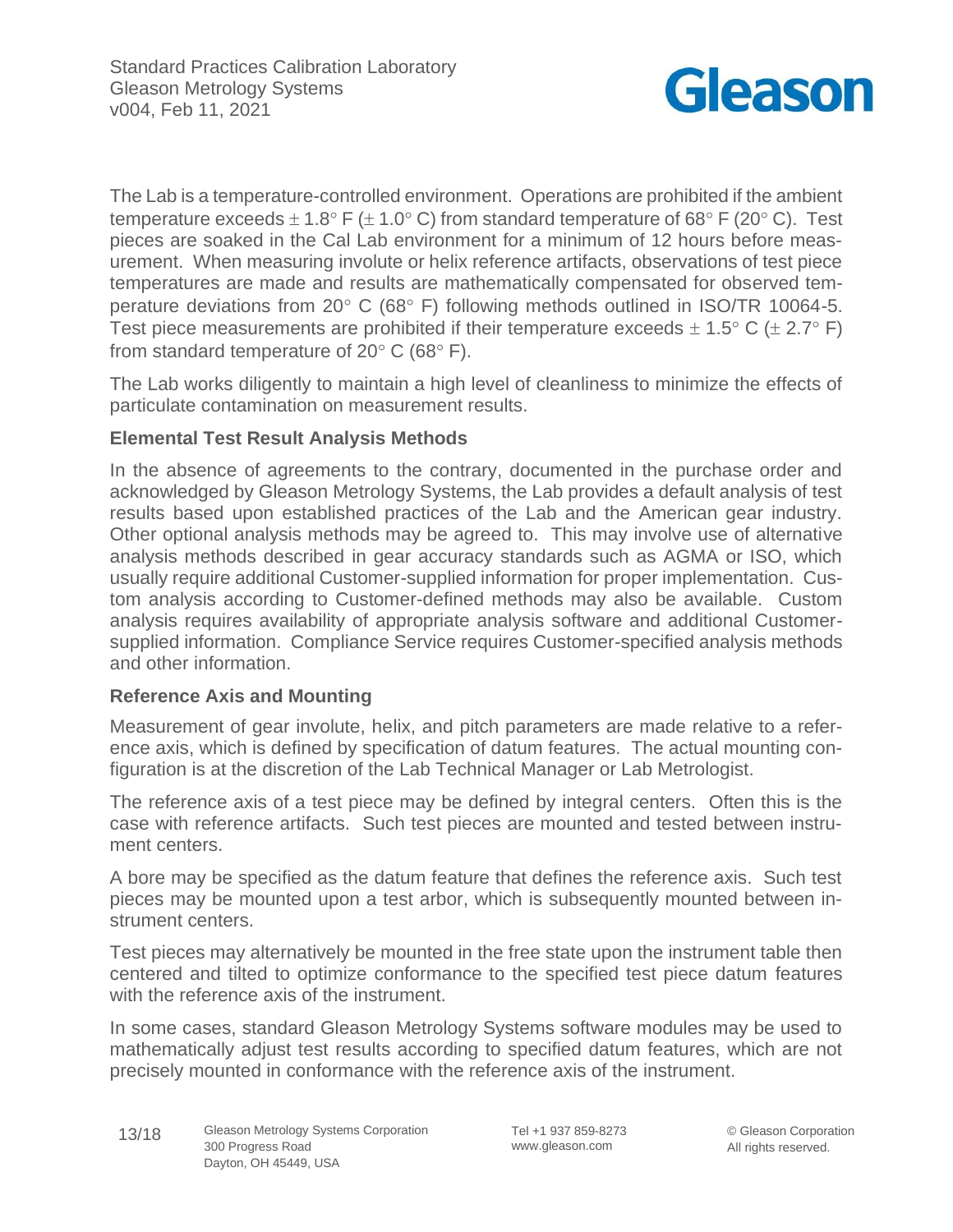

## **Reference Face**

When possible, a reference face is selected. Unless otherwise noted in the calibration report documents, the reference face for an external gear with an integral shaft and centers is the face adjacent the longer shaft feature. Unless otherwise noted in the calibration report documents, the reference face for an external gear with a bore or for an internal gear is the face with the preponderance of imprinted information. Implementation of reference face selection is at the discretion of the Lab Technical Manager or Lab Metrologist.

## **Flank Naming Convention (USA)**

When viewing the reference face of the test piece, with the tip of a selected tooth above its root, the tooth flank to the left will be the right flank and the tooth flank to the right will be the left flank.

### **Tooth Numbering Convention**

Teeth are numbered in a counterclockwise direction when viewing the reference face of the test piece.

### **Location of Tests**

Involute and pitch testing are carried out at mid face width and helix and pitch testing is carried out at the pitch diameter. For center-relieved gears, involute and pitch testing is carried out at mid face width of each section.

## **Direction of Measurement**

Involute, helix, and pitch tests are carried out with the measurement probe oriented to deflect tangent to the base diameter, within the transverse plane.

### **Direction of Deviation Reporting**

Involute test values are reported tangent to the base diameter, within the transverse plane. Helix test values are reported tangent to the base diameter, within the transverse plane. Pitch test values are reported tangent to the measurement diameter, within the transverse plane.

### **Helix and Involute Trace Data Filtering**

Involute and helix test traces are filtered by the standard Gleason Metrology Systems program option Medium Response, which produces moderate smoothing of trace data.

### **Helix and Involute Trace Data Density**

Involute and helix test traces consist of an approximate target of 5 samples per mm along the face width for helix or the base tangent (roll length) for involute with a minimum of 200 samples as a goal. The actual samples may vary depending on the actual measured length for very small components.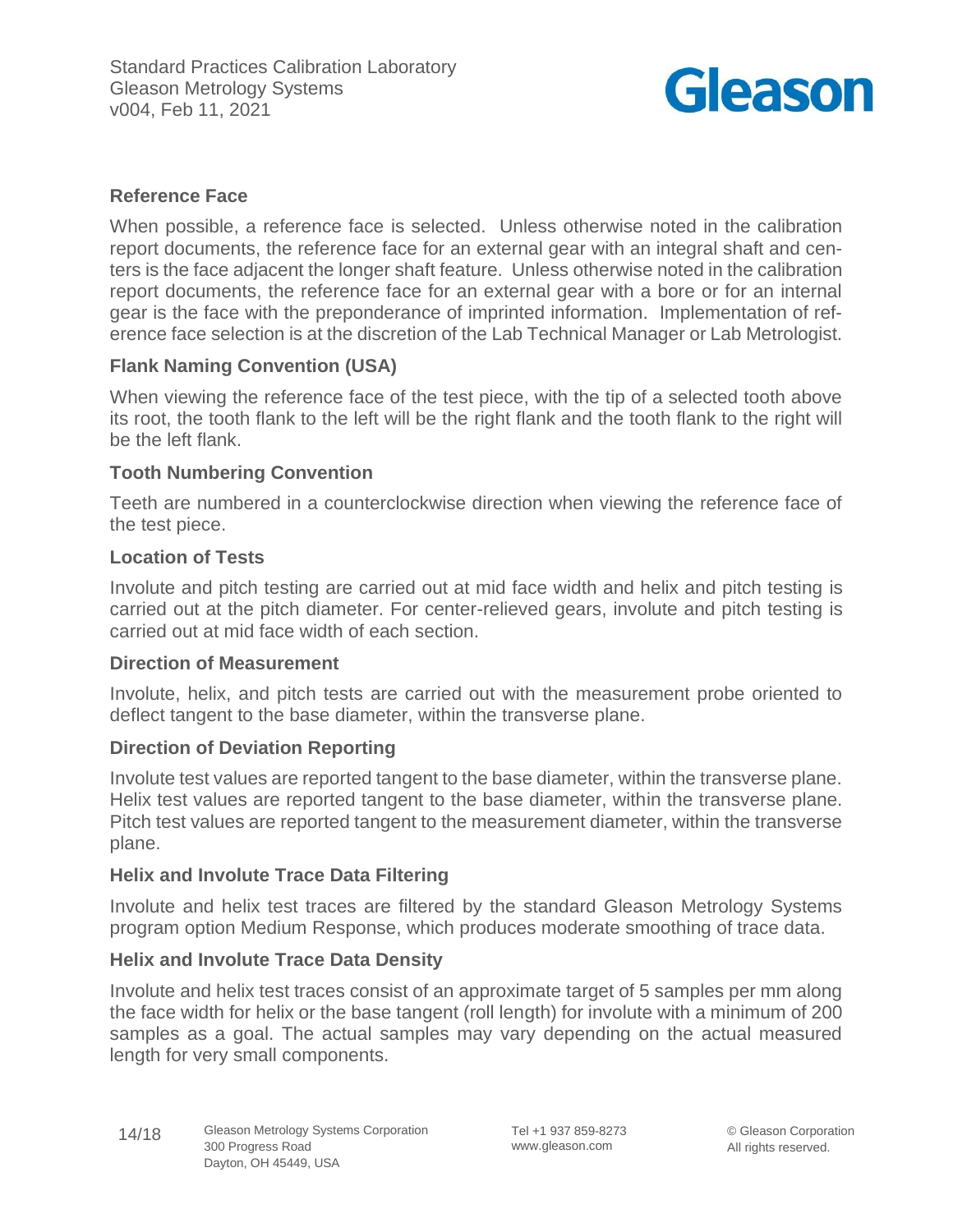

## **Master Gears, Plugs and Rings: Involute and Helix Analysis, Total Deviation**

Measurements of involute and helix are made according to classic generative methods. The Lab's standard analysis of involute and helix measurements is carried out using Gleason Metrology Systems GAMA DIN 3960/62 analysis software with LS best fit line type selected. This method is based upon comparison of actual measurement traces to an unmodified involute of the specified base circle or to an unmodified helix with the specified lead. The parameter reported for these test pieces is Total Deviation. A straight line with zero slope (angle) deviation, which is analogous to the specified (unmodified) involute or helix, serves as the reference for observation of Total Deviation.

The Total Profile deviation value, Ff, is the distance between two non-sloping reference straight lines, which enclose the actual involute test trace, within the analysis region.

The Total Helix deviation value,  $F_{\beta}$ , is the distance between two non-sloping reference straight lines, which enclose the actual helix test trace, within the analysis region.

These methods represent standard practices commonly found within numerous national, international, and company-proprietary gear and spline accuracy standards.

#### **Reference Artifacts: Involute and Helix Analysis, Slope Deviation**

Measurements of involute and helix are made according to classic generative methods. The Gleason Metrology Systems Lab also uses GAMA DIN 3960/62 analysis software with LS best fit line type selected when measuring involute and helix reference artifacts. However, the reported parameter is Slope (Angle) Deviation, by best-fit line method. A best-fit straight line (linear regression within the analysis region) serves as a reference for observation of Slope Deviation.

The Involute Slope Deviation,  $f_{H\alpha}$ , is the slope or rise of the best-fit line, within the specified analysis region. This Slope Deviation value has positive polarity when the regression line shows an increase in material toward the tooth tip, and visa versa. Positive Slope Deviation polarity is analogous with a negative deviation of the pressure angle and a positive deviation of the base diameter.

The Helix Slope Deviation,  $f_{H\beta}$ , is the slope or rise of the best-fit line, within the specified analysis region. This Slope Deviation value has positive polarity when the regression line shows an increase in material toward the end of the given helix trace, and visa versa. The relationship between associated helix angle deviation and lead deviation values is therefore dependent upon the flank and the hand of the helix being measured.

These methods represent standard practices commonly found within numerous national, international, and company-proprietary gear and spline accuracy standards.

### **Center-Relieved Master Gears: Involute and Helix Analysis, Form and Slope Deviation**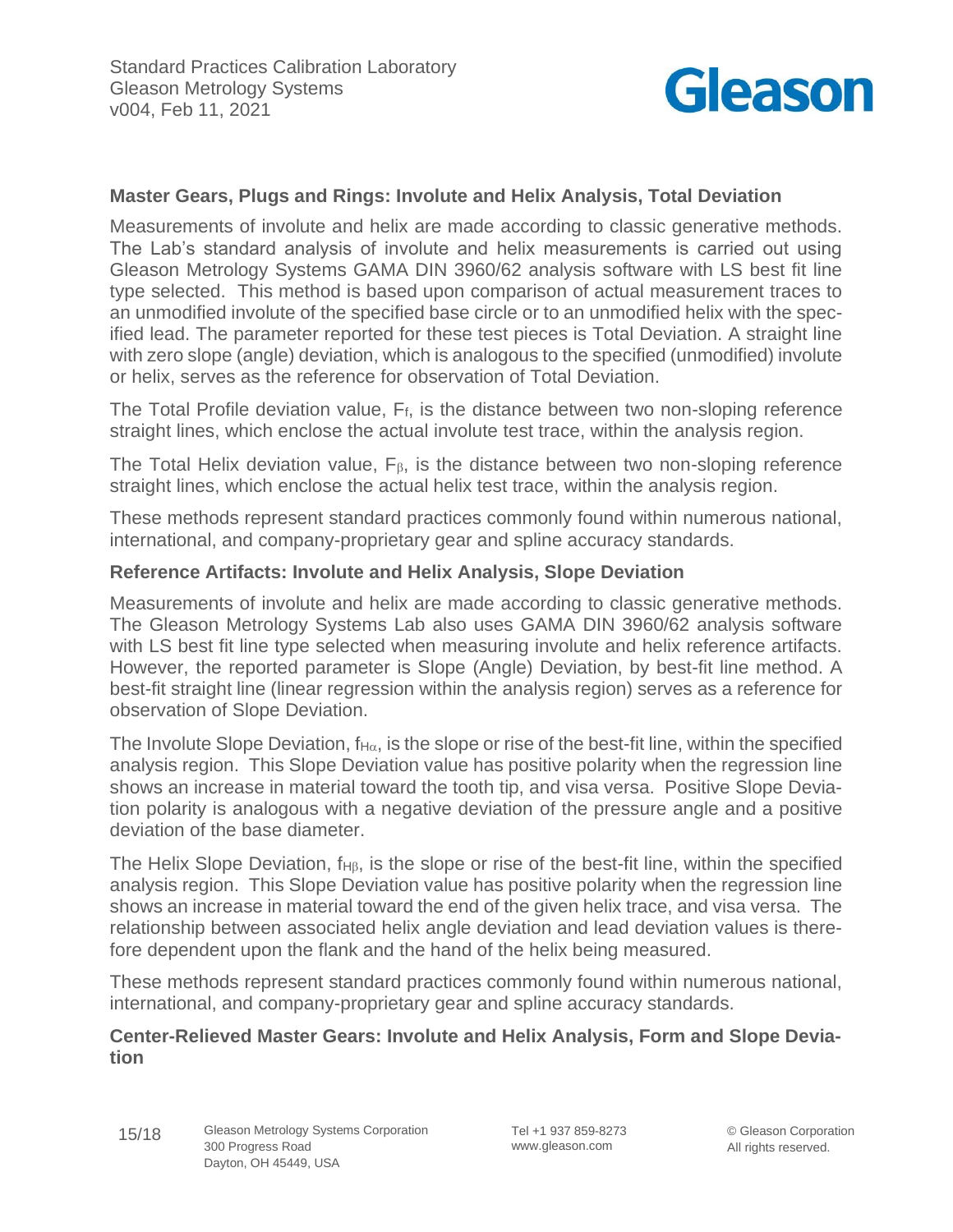

The Gleason Metrology Systems Lab also uses GAMA General analysis software when measuring center-relieved master gears. However, the reported parameters are Form Deviation (for each section) and Slope (Angle) Deviation (overall), by construction line method. A line constructed between points on each test trace at the limits of the overall helix analysis region serves as a reference for observation of Slope (Angle) Deviation, by construction line method. The total combined effect of deviations within both sections of each center-relieved tooth flank is not observed.

The Total Profile deviation value, Ff, is the distance between two non-sloping reference straight lines, which enclose the actual involute test trace, within the analysis region.

The Helix Form deviation value,  $f_{\beta f}$ , is the distance between two sloping reference straight lines, which enclose the actual helix test trace, within each analysis region. Slope of these reference lines is determined by the corresponding best-fit straight line. The Helix Slope Deviation,  $f_{H\beta}$ , by construction line method, is the slope or rise of the construction line, within the specified overall helix analysis region. This Slope Deviation value has positive polarity when the regression line shows an increase in material toward the end of the given helix trace, and visa versa. The relationship between associated helix angle deviation and lead deviation values is therefore dependent upon the flank and the hand of the helix being measured.

These methods represent standard practices commonly found within numerous national, international, and company-proprietary gear and spline accuracy standards.

## **Plus/Minus Lead and Taper Replica Setting Master Gears: Helix Analysis, Total and Slope Deviation**

The Gleason Metrology Systems Lab also uses GAMA DIN 3960/62 analysis software with LS best fit line type software when measuring plus/minus lead and taper replica setting master gears that are often used with double-flank composite testers having gimbal instrumentation. Helix parameters reported include Average Helix (Lead) Slope Deviation (for plus/minus lead masters) and Summed Average Helix (Lead) Slope Deviations (for taper masters). Some users prefer to enter these values when setting their composite testers, rather than the specified design deviations of the master gears. Total Deviation is also reported for plus/minus lead masters and for taper masters.

## **Helix Analysis Region**

The default analysis of helix test traces sets the analysis region to the central 80% of the specified face width. For center-relieved gears, default analysis sets the Form Helix Deviation analysis region to the central 80% of the specified face width of each section and the Slope (Angle) Deviation to the central 80% of the specified overall face width.

## **Involute Analysis Region**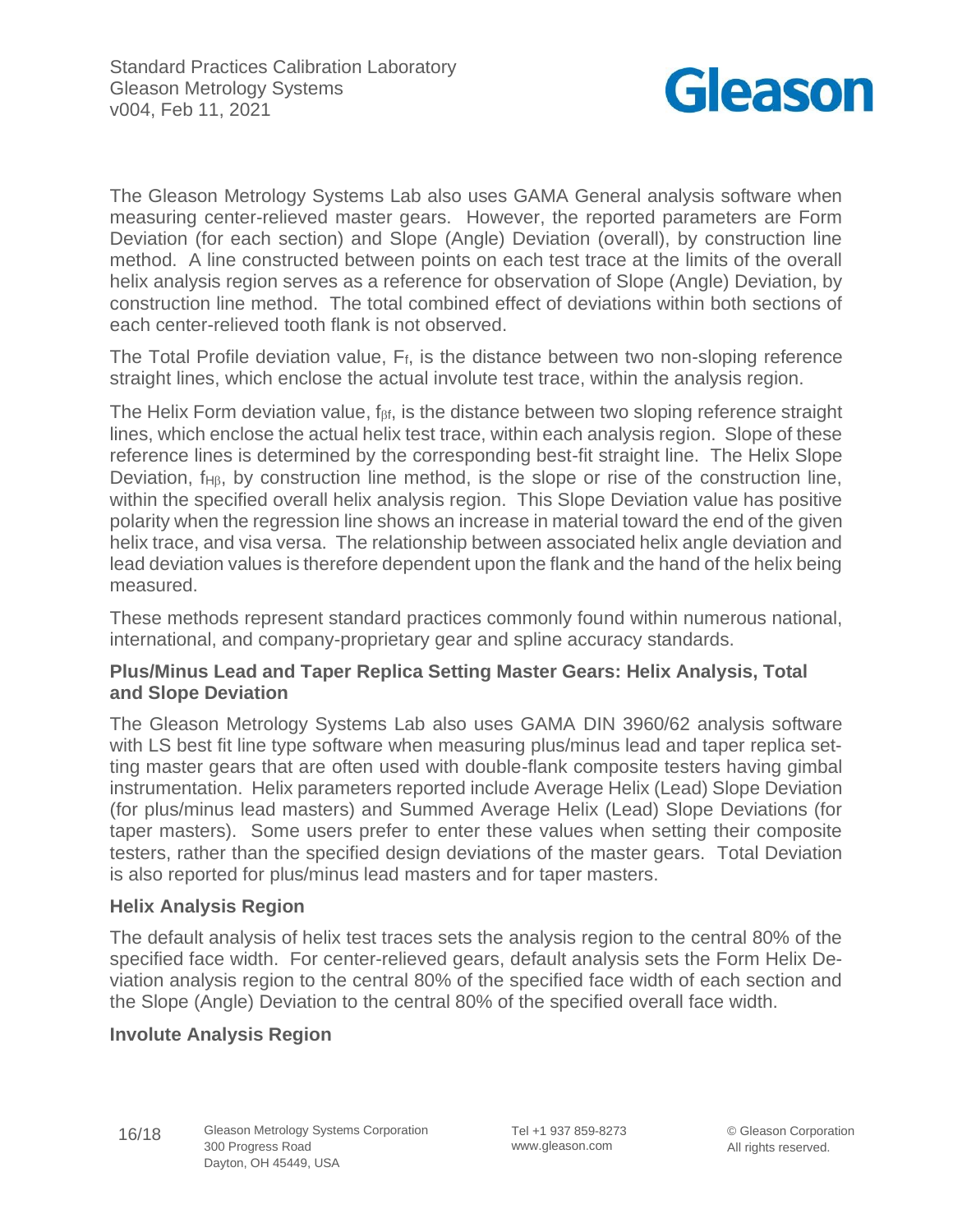

Involute analysis requires specification of an involute profile analysis region, including Start of Involute Analysis and End of Involute Analysis locations. Additionally, a Start of Involute Test location, somewhat lower on the profile than the Start of Involute Analysis, should be specified. Gleason Metrology Systems standard analysis determines these locations as follows:

1) Customer specified values for Start of Involute Analysis, End of Involute Analysis, and Start of Involute Test locations are applied when provided. Customer specified locations are adjusted when found to be below the base diameter or inaccessible with available probe tips.

2) When the Customer specifies a Form Diameter, Start of Active Profile (SAP), or equivalent value, it is used as the Start of Analysis location. Unless specified to the contrary, the default End of Analysis location is calculated at 95% of the roll distance from the Start of Analysis to the specified OD. The Start of Involute Test location is calculated at 5% (below the Start of Analysis location) of the roll distance from the Start of Analysis to the specified OD. Start of Involute Test and Start of Analysis locations are additionally evaluated to avoid diameters smaller than the base diameter and for possible interference of the measurement probe tip with the root diameter and adjusted if necessary.

3) In the absence of a specified Form Diameter, Start of Active Profile (SAP), or equivalent value, a calculation is made to determine if the subject gear is undercut. If it is not undercut, a Lowest Point of Contact is calculated for the subject gear, presuming a rack mate, this rack having been shifted according to a comparison of the specified OD of the gear to the standard proportion OD. This Lowest Point of Contact is used as the Start of Analysis location. The End of Analysis location is calculated at 95% of the roll distance from the Start of Analysis to the specified OD. The Start of Involute Test location is calculated at 5% (below the Start of Analysis location) of the roll distance from the Start of Analysis to the specified OD. Start of Involute Test and Start of Analysis locations are additionally evaluated to avoid diameters smaller than the base diameter and for possible interference of the measurement probe tip with the root diameter and adjusted if necessary.

4) If the calculation shows that the subject gear is undercut, the Start of Analysis location is set at 10% of the roll length from the base diameter to the specified OD. The End of Analysis location is calculated at 95% of the roll distance from the Start of Analysis to the specified OD. The Start of Involute Test location is calculated at 5% (below the Start of Analysis location) of the roll distance from the Start of Analysis to the specified OD. Start of Involute Test and Start of Analysis locations are additionally evaluated to avoid diameters smaller than the base diameter and for possible interference of the measurement probe tip with the root diameter and adjusted if necessary.

5) When testing involute splines, locations for Start of Involute Analysis and End of Involute Analysis are calculated according to ANSI/SAE B92.2M-1980, Metric Module